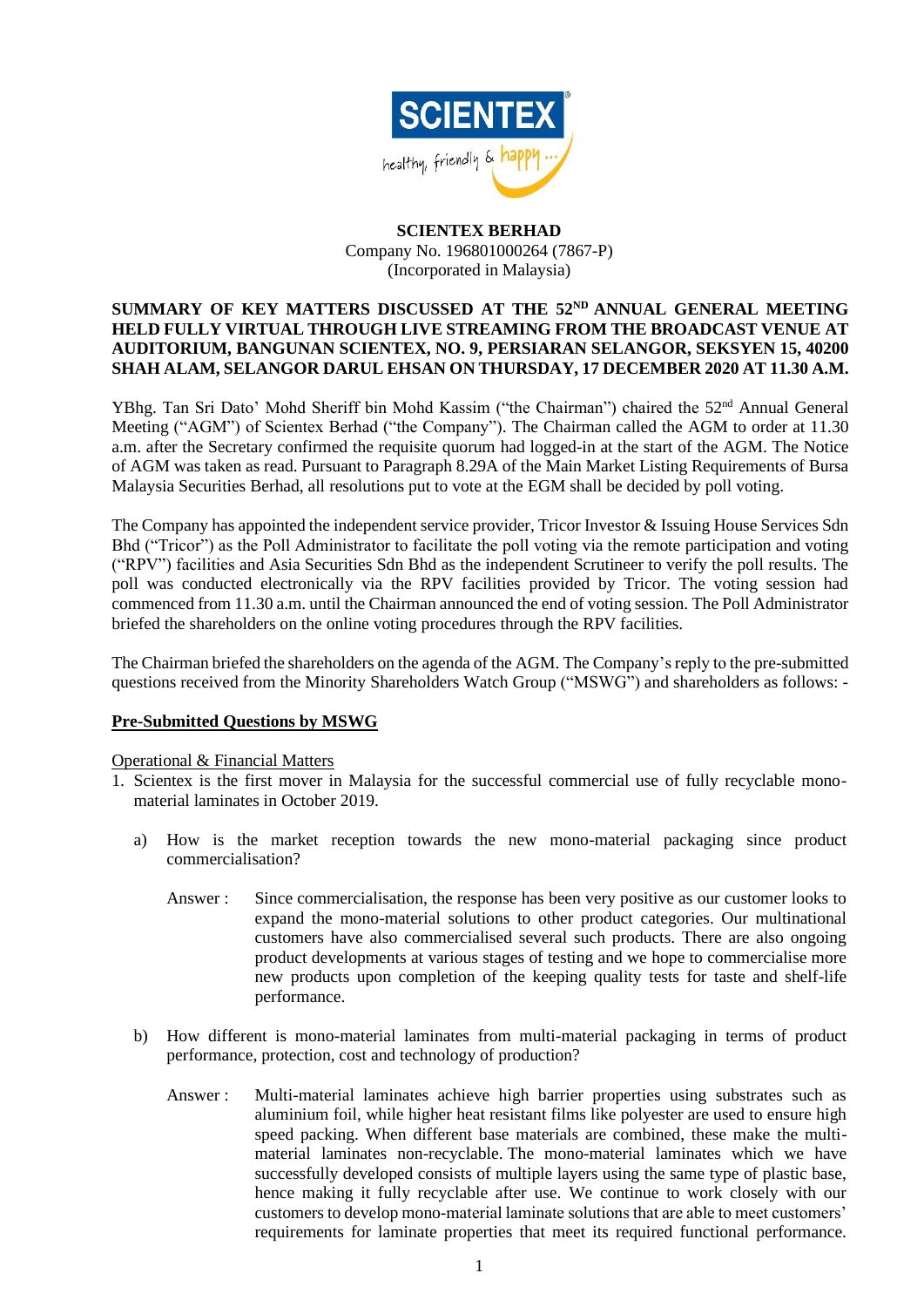Costs are generally dependent on the laminate structure employed. The Group will continue to develop more cost-effective laminate structures while striving to meet customers' stringent requirements in terms of the functional performance of the products.

- c) Scientex expects to see greater commercialisation of mono-material laminate solutions in FY2021. How fast are brand owners expected to adopt the mono-material packaging? How will such transition benefit Scientex?
	- Answer : Brand owners are expected to put our products to stringent testing in addition to commercial considerations before commercialising the products. The timing would be dependent on the rate of adoption of the sustainability pledges made by various brand owners which have been generally targetted to be achieved by 2025. Scientex is in a position to support the transition with its available capacity and capabilities.
- d) Major packaging companies like Amcor Plc and Berry Global Group have made commitments such as all packaging to be recyclable or reusable by 2025, and all the fast-moving consumer goods packaging to be reusable, recyclable, or compostable by the year 2025 respectively.

Will Scientex make a similar commitment? Is there a plan for Scientex to intensify the sustainability effort i.e., phasing out the production of virgin plastics, non-recyclable and hard to recycle packaging products?

- Answer : Scientex is well equipped to support our global customers in achieving their sustainability targets. Scientex will continue to focus our resources on developing recyclable packaging products in line with the global trend towards greater adoption of sustainable packaging products.
- 2. Scientex targets to grow the volume sold of plastic packaging to 400,000 metric tonnes by FY2023. To achieve the target, Scientex is required to grow at a compound annual growth rate of 10.68%, as compared to the year-on-year growth of 2.43% in FY2020 to 295,000 MT (FY2019: 288,000 MT)

How does the Group plan to achieve the significantly higher growth target? Which segment of products will spearhead the growth?

- Answer : Since 2013, the Group has engaged in numerous successful acquisitions of synergistic companies and that has enabled the Group to expand its range of base films as well as to move up the value chain to provide a wider range of value added flexible packaging products. This has contributed to the Group's significant growth in the past decade and has afforded us greater production capacity, extend our capabilities, provide cost benefits and enhance our market presence. Moving forward, the Group will continue to expand on its capabilities and capacity through organic growth as well as to explore more of such mergers and acquisitions with synergistic and value accretive companies within the packaging industry.
- 3. The B40 and M40 households the key targeting segment of Scientex's affordable housing projects, have been badly hit by the COVID-19 pandemic in the form of unemployment, pay cut etc. Meanwhile, potential house buyers may adopt the wait-and-see approach due to uncertainties. Financial institutions also adopt a cautious stance in lending activities.

How will the combination of these factors affect Scientex's property division? Will Scientex revise the FY2021 sales target of property division?

Answer : The current low interest regime and the various governmental initiatives have benefited genuine home buyers who are looking to purchase their own place of residence. Our affordable homes are targeted mainly at the B40 and M40 groups who are mostly first- time home purchasers and the current market conditions and incentives provided by the authorities present an excellent opportunity for these target groups to purchase their own homes instead of renting.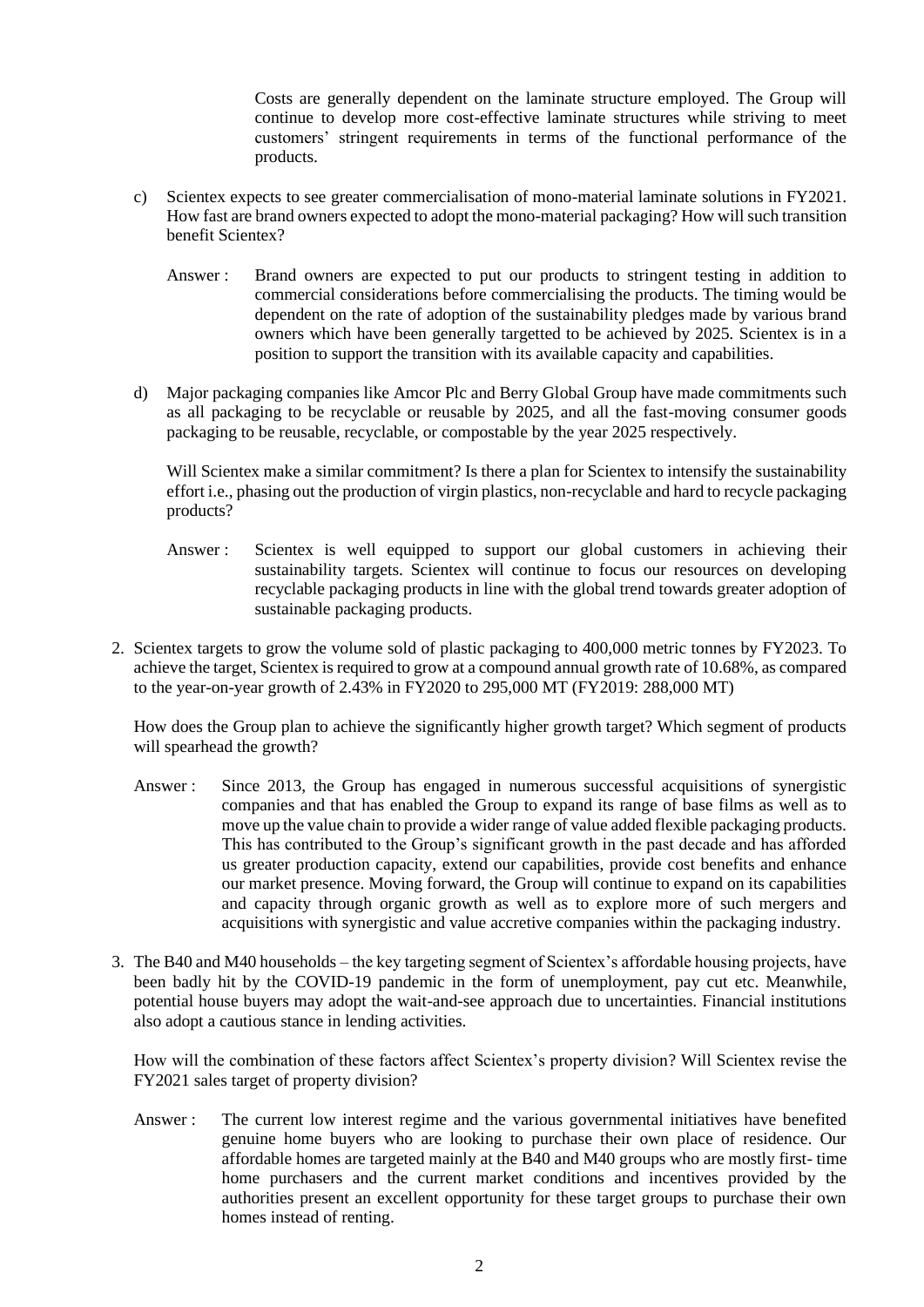To date, we have seen very encouraging sales with units sold increasing by approximately two-fold compared with the total units sold in the same period last year, indicating that demand from this market segment remains resilient despite the impact of the Covid-19 pandemic. As such, we continue to remain confident of our sales target for FY2021.

- 4. Amid the COVID-19 pandemic and requirement to maintain physical distancing, property developers have turned to the digital space to promote their projects, e.g. virtual showroom, virtual walkthroughs. What are the efforts taken by Scientex to engage potential house buyers virtually?
	- Answer : During the COVID-19 pandemic, Scientex has embraced technology and digital tools as part of our continuous efforts to engage with our potential house buyers with the adoption of virtual meetings, virtual showrooms and live virtual walkthroughs of our products. Communications and engagements are carried out through various digital platforms such as WhatsApp, Instagram, Twitter as well as Facebook where constant up-to-date product postings are being communicated to our targeted markets. In addition, Facebook live streaming was widely used in bringing our latest products to our house buyers, and this included the successful balloting of our products under the Rumah Mampu Milik Johor (RMMJ) initiative which was conducted via live streaming by Facebook in cooperation with Pejabat Setiausaha Kerajaan Johor.
- 5. Scientex made an impairment on goodwill amounting to RM4 million in FY2020 (FY2019: nil)
	- a) What caused the impairment loss on goodwill?<br>b) To which business division/cash generating up
	- b) To which business division/cash generating unit ("CGU") does the impairment loss on goodwill relate to?
		- Answer : The impairment of goodwill relate to goodwill in Daibochi Packaging (Myanmar) Company Limited. Due to the uncertainties caused by the impact of the COVID-19 pandemic and the general slowdown in the Myanmar economy, Management adopted a cautious and prudent approach in determining the recoverable amount of the CGU which is computed based on its value in use. The value in use applies a discounted cash flow model with pre-tax discount rate of 27.4%. Notwithstanding the same, there was no loss of customers during this period and Management continues to have a positive outlook towards Myanmar.

### **Pre-Submitted Questions by Shareholders**

- 1. Congratulations and thanks for creating value for us. Would like to know what is the latest or today's sales launches, property sales figures and unbilled sales figure? Besides, what is the target of sales launches, property sales figure and unbilled sales target for next year?
	- Answer : As at November 2020, we have conducted 6 launches in various developments with a total GDV of RM400 million. Total sales achieved till date was RM500 million and our unbilled sales stands at approximately RM770 million.

For FY2021, we target to launch a total GDV of RM1.6 billion compared to RM885 million worth of launches made in FY2020. We remain positive on the demand for affordable homes.

- 2. i) How did the management solve the recent container shortage & high shipping cost issue?
	- ii) Will it affect the manufacturing segment's export revenue/profit?
	- iii) What is the trends of PE & PP resin in  $Q4'2020 \& Q1'2021?$
	- iv) If the raw material cost gets higher, can it be transferred to the customers?
	- Answer : Being an export-oriented company with more than 60% export sales, we have built up a strong partnership with a wide base of logistics companies with whom we work closely with to ensure that our supply chain logistics faced minimal disruptions. As this remains a worldwide issue, we will continue to work together with our service providers to prioritise deliveries in order to better manage and minimise the impact caused by container shortage on the supply and deliveries of our goods. We will continue to manage the cost impact and endeavour to pass on the higher freight costs.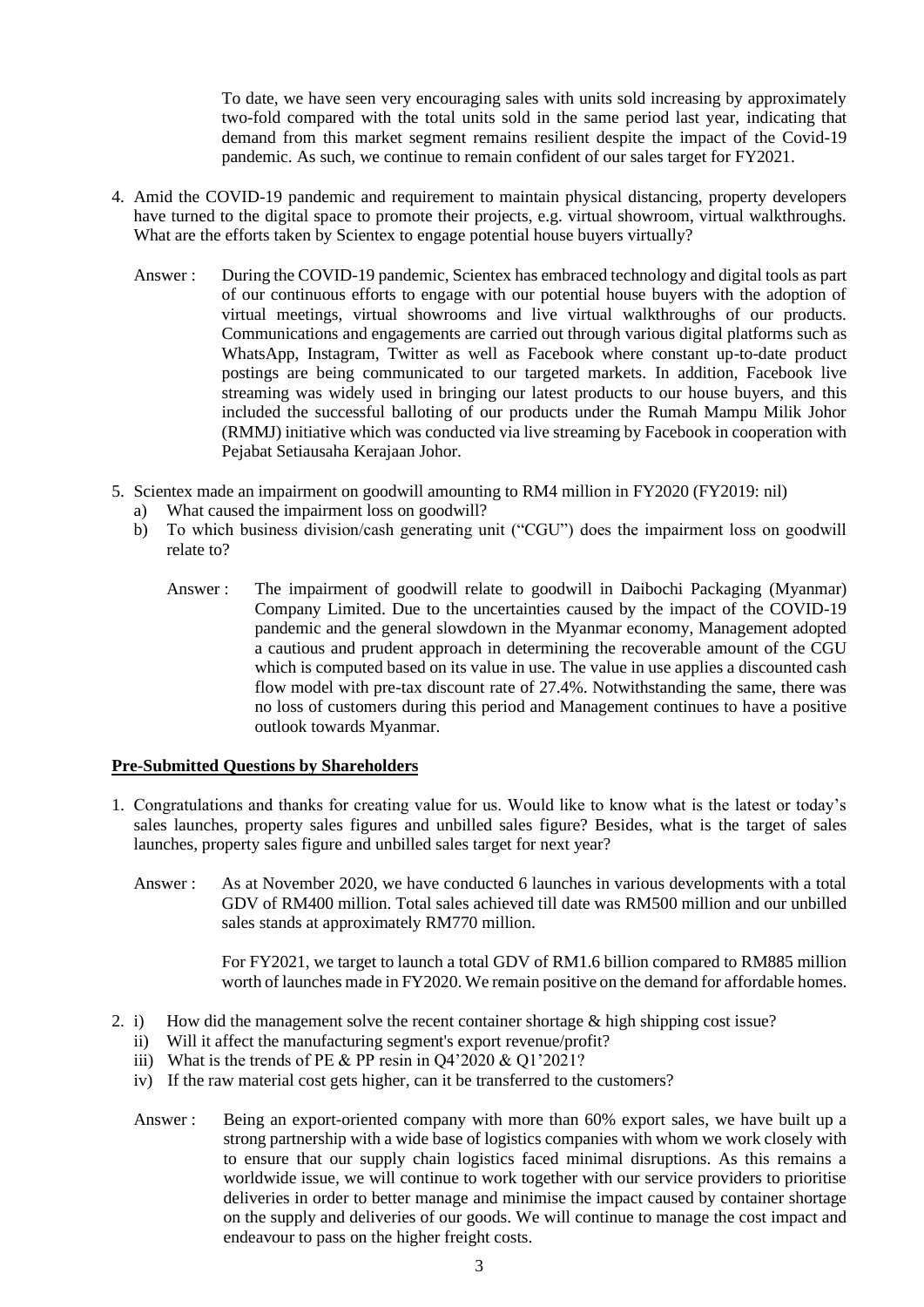Resin prices has always been volatile. We have put in place strategies to manage volatility of raw materials such as continuous monitoring of raw material supply stocks and prices and just-in-time purchasing whereby raw materials are purchased to meet projected demand of customers.

Where possible, pricing to customers will be adjusted based on the fluctuations in raw material pricing. However, in the short term, there could be some time lag in terms of pricing adjustment and our ability to pass the costs down to our customers.

- 3. i) Scientex Group have sold 295,000 MT packaging product and completed 2,988 affordable homes in FY2020. May I know what is the target for FY2021?
	- ii) The net profit of FY2016 was RM240 million. Can the profit in FY2021 remain consistent with the vision "To double up every five years"?
	- Answer : Despite the COVID-19 pandemic and uncertainty in the global economy, we remain focused in working towards positive growth for our Group in FY2021.

We set our target 'To double up every five years' with our first five-years commencing in 2003. Our next double up year will be year 2023 (please refer to Scientex Integrated Annual Report 2020, page 5). We remain optimistic to achieve this target, barring unforeseen circumstances.

- 4. Financial year ended 2020 is the first year Scientex adopted integrated reporting. Why does Scientex choose to adopt Integrated Reporting?
	- Answer : It has always been our Company's objective to enhance communication with our stakeholders and hence have taken steps to adopt the integrated reporting format this year. The report is prepared in accordance with the guidelines of the International Integrated Reporting Framework.

In this report, we share our vision 'To Grow the Scientex Community for a Better Tomorrow' and 'To Double Up Every Five Years'. It also communicates our purpose and the value creation model of our twin core businesses.

We aim to provide concise information including overview of our business operations, our drivers of growth, material matters, strategies, our sustainability efforts, business risks as well as mitigating factors for stakeholders' better understanding on Scientex's roadmap towards achieving its vision.

Following the pre-submitted questions and answers session, the Managing Director/ Chief Executive Officer, Mr Lim Peng Jin had addressed the queries and comments from the shareholders, which included the following key matters: -

- 1. The Group will maintain its focus on building more affordable homes with majority priced below RM300,000.00 as the demand on the affordable homes is expected to remain resilient for the foreseeable future, providing a positive outlook for current and upcoming developments of the Group.
- 2. The production capacity of the Phoenix, Arizona plant was about 30,000MT. It had commissioned its 3<sup>rd</sup> line to capture the US market. The current utilisation rate of the Phoenix, Arizona plant is about 30% in view of the challenges faced during the COVID-19 pandemic. The management is looking forward to increase the capacity utilisation of its Phoenix, Arizona plant.
- 3. The pages 50 and 51 of the Integrated Annual Report 2020 of the Company expressed the details of the Group's current business strategies which we have developed in accordance with the fundamental strategies and within our key business processes in order to achieve the short-to-medium-term goals for our packaging and property division under the current market environment.